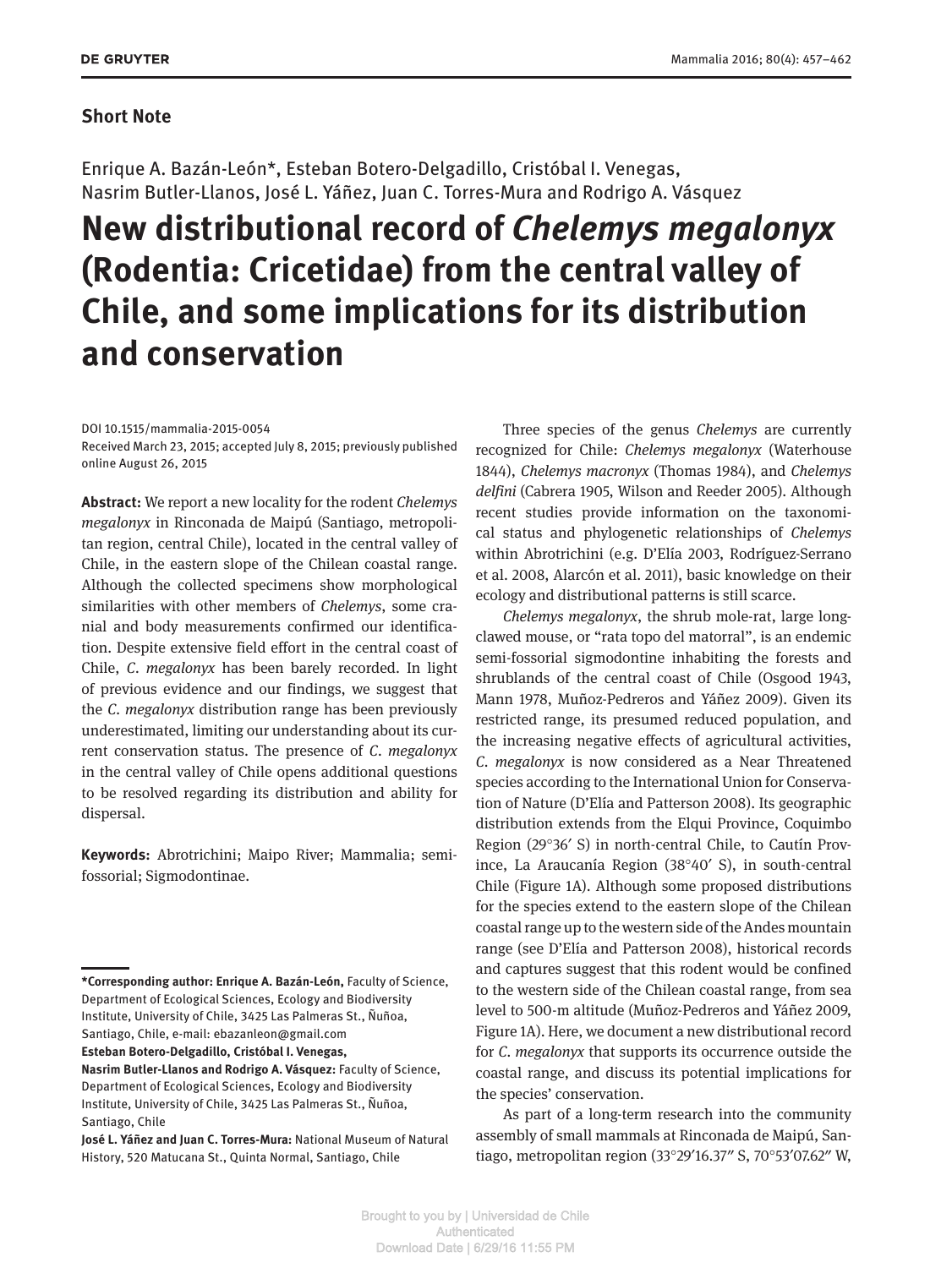

**Figure 1:** Geographical distribution of *Chelemys megalonyx*.

The Rinconada de Maipú site is indicated as "New record," while Roman numbers and MR indicate the administrative regions of Chile (IV, Coquimbo region; V, Valparaíso region; MR, Metropolitan region; VI, Libertador General Bernardo O'Higgins region; VII, Maule region; VIII, Bío-Bío region; IX, Araucanía region).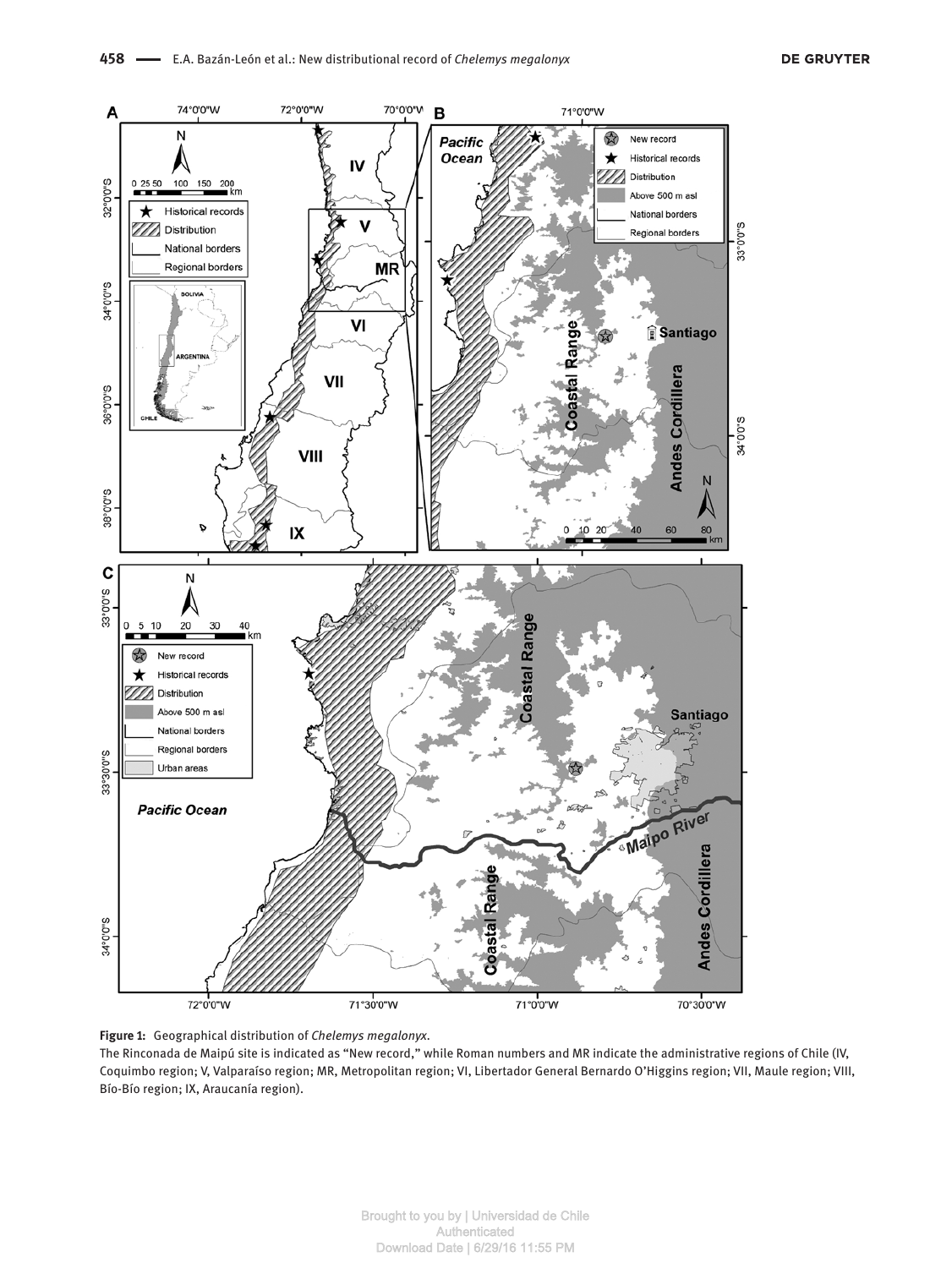530 m a.s.l.), we have used a grid of  $16\times15$  trap stations (10 m apart, encompassing an area of  $21,000$  m<sup>2</sup>) since October 2011. We have used a modified mesh-version of Sherman traps  $(8\times9\times22$  cm) for live capture, sampling during five consecutive trapping-nights every 45 days. Traps were baited with a mixture of tuna, oatmeal, and banana, and opened daily at dusk in order to capture nocturnal small mammals. The site is dominated by sclerophyllous scrub vegetation type (Luebert and Pliscoff 2006), and it is located in the eastern slope of the Chilean coastal range, in the central valley of Chile (also known as Intermediate Depression).

In January, March, and August 2012, we captured three adult individuals of *Chelemys* sp., one female and two males (Figure 1B). The individuals were captured in different station traps (150 m apart) in dense thickets of thorny bush, *Trevoa trinervis* (female: 33°29′13.3″ S, 70°53′05.7″ W; males: 33°29′16.75″ S, 70°53′09.93″ W and 33°29′13.76″ S, 70°53′05.99″ W). The female and one of the males were deposited in the Museo Nacional de Historia Natural (MNHM), Santiago, Chile (MNHN codes: male 1545; female 1587). All three individuals were identified taxonomically as *Chelemys megalonyx* according to the literature (Philippi 1872, Osgood 1925, 1943, Tate 1932, Reise 1973, Mann 1978, Muñoz-Pedreros and Yáñez 2009) and by direct comparison with other *Chelemys* specimens stored at the MNHN (Table 1, Figure 2). As described by Osgood (1925), the collected specimens showed uniform brownish upperparts (extending to the base of the tail) and grayish underparts (Figure 2A). Body and skull measurements were relatively similar to other specimens of *Chelemys* (see Osgood 1925); however, the body total length (Figure 2A),

the longer claw, and upper toothrow (Figure 2C,D) were noticeably and consistently different when compared with *C. macronyx* and other similar species (Table 1).

*Chelemys megalonyx* is considered rare and has been barely captured (e.g. Cofré and Marquet 1999), being recorded from only a few localities (cf. Osgood 1943, Quintana 2009), despite the extensive field effort in the central coast of Chile (Schamberger and Fulk 1974, Pine et al. 1979). As a result, published works on the species geographical distribution and natural history are very limited (e.g. Meserve et al. 1987, Muñoz-Pedreros et al. 2010), and there are only skins (without its skeletons) of two specimens available at the MNHN. Although the presumed decreasing trend of its population remains to be confirmed (D'Elía and Patterson 2008), some studies suggest that its rarity would be partly due to its high sensitivity to habitat transformation (Vásquez and Simonetti 1999). However, there is no way to confirm if its low abundances and apparently restricted distribution would be a reflection of its current population status or may be a consequence of the failure to capture more individuals given its semi-fossorial habits (see Mann 1978). Whichever the consequences of its status, our findings certainly reveal that the distribution range of *C. megalonyx* has been previously underestimated.

Previous captures indicated that the geographical range of *Chelemys megalonyx* only covered the western flank of the coastal range (Osgood 1925, D'Elía and Patterson 2008, Muñoz-Pedreros and Yáñez 2009). Although the form *Oxymycterus niger* described by Philippi (1872) from Peine (central Andes range) is a junior synonym of *C. megalonyx*, its identification remains doubtful, given

| Species/locality   | <b>MNHS</b> code | <b>Sex</b> | W         | TL    |      | F    | Е         | LC   | LS        | BL                       | ZΒ        | ıс        | <b>CB</b> | <b>APF</b> | D         | UT        |
|--------------------|------------------|------------|-----------|-------|------|------|-----------|------|-----------|--------------------------|-----------|-----------|-----------|------------|-----------|-----------|
| Chelemys megalonyx |                  |            |           |       |      |      |           |      |           |                          |           |           |           |            |           |           |
| Type locality      | 22494 (FMNH)     | M          | -         | 170   | 56   | 28   |           |      | 30.4      | $\overline{\phantom{a}}$ | 16.8      | 5.35      | -         | -          | 8.4       | 4.8       |
| Rinconada de Maipú | 1587             | F          | 45        | 145   | 46   | 26.5 | 13.5      | 11.6 | 29.3      | 25.5                     | 14.1      | 5.4       | 13.9      | 6.2        | 8.1       | 4.6       |
| Rinconada de Maipú | 1545             | M          | 53.5      | 169   | 60   | 28   | 17        | 11.5 | 28.2      | 25                       | 14        | 5.4       | 13.8      | 5.9        | 8.4       | 4.1       |
| Rinconada de Maipú |                  | M          | 60        | 174   | 58   | 27   | 18        | 11.6 | 32.1      | <b>ND</b>                | <b>ND</b> | <b>ND</b> | <b>ND</b> | <b>ND</b>  | ND.       | ND.       |
| Chelemys macronyx  |                  |            |           |       |      |      |           |      |           |                          |           |           |           |            |           |           |
| Romeral            | 1549             | F          | <b>ND</b> | 184.5 | 54.6 | 25.3 | <b>ND</b> | 7.6  | ND.       | <b>ND</b>                | <b>ND</b> | <b>ND</b> | ND.       | <b>ND</b>  | <b>ND</b> | ND.       |
| <b>Region XI</b>   | 1264             | M          | <b>ND</b> | 195.5 | 51.4 | 27.1 | <b>ND</b> | 7.2  | 31.7      | 26.5                     | 17.6      | 4.8       | 13.4      |            | 7.8       | 5.4       |
| Covaihye N.R.      | 1267             | M          | <b>ND</b> | 208.8 | 45.1 | 27.9 | <b>ND</b> | 6.5  | 31        | 25.9                     | 18        | 5.1       | 14        | 7.1        | 8.1       | 5.3       |
| Covaihye N.R.      | 1266             | M          | <b>ND</b> | 207.7 | 58.4 | 27   | ND.       | 7.3  | <b>ND</b> | ND.                      | 17.5      | 5.2       | R         | 7.3        | 8.1       | 5.3       |
| Covaihye N.R.      | 1261             | F          | <b>ND</b> | 195   | 50.1 | 25.3 | <b>ND</b> | 7.2  | <b>ND</b> | ND.                      | <b>ND</b> | <b>ND</b> | ND.       | <b>ND</b>  | ND.       | <b>ND</b> |
| Covaihye N.R.      | 1262             |            | <b>ND</b> | 211.5 | 59.5 | 28.2 | <b>ND</b> | 7.3  | <b>ND</b> | ND.                      | <b>ND</b> | <b>ND</b> | <b>ND</b> | <b>ND</b>  | ND.       | ND.       |
|                    |                  |            |           |       |      |      |           |      |           |                          |           |           |           |            |           |           |

**Table 1:** Measurements of *Chelemys megalonyx* specimens captured at Rinconada de Maipú and deposited at the MNHN, Santiago, Chile.

Measurements form the species' type specimen from the Field Museum of Natural History at Chicago (Osgood 1925) and specimens of *C. macronyx* from the MNHN are also included. Morphological data are coded as follows: weight in grams (W), and the morphological measurements in millimeters: total length (TL), tail (T), hind food (F), ear (E), longer claw (LC), length skull (LS), basilar length (BL), zygomatic breadth (ZB), interorbital constriction (IC), cranial box width (CB), anterior palatine foramen (APF), diastema (D), and upper toothrow (UT).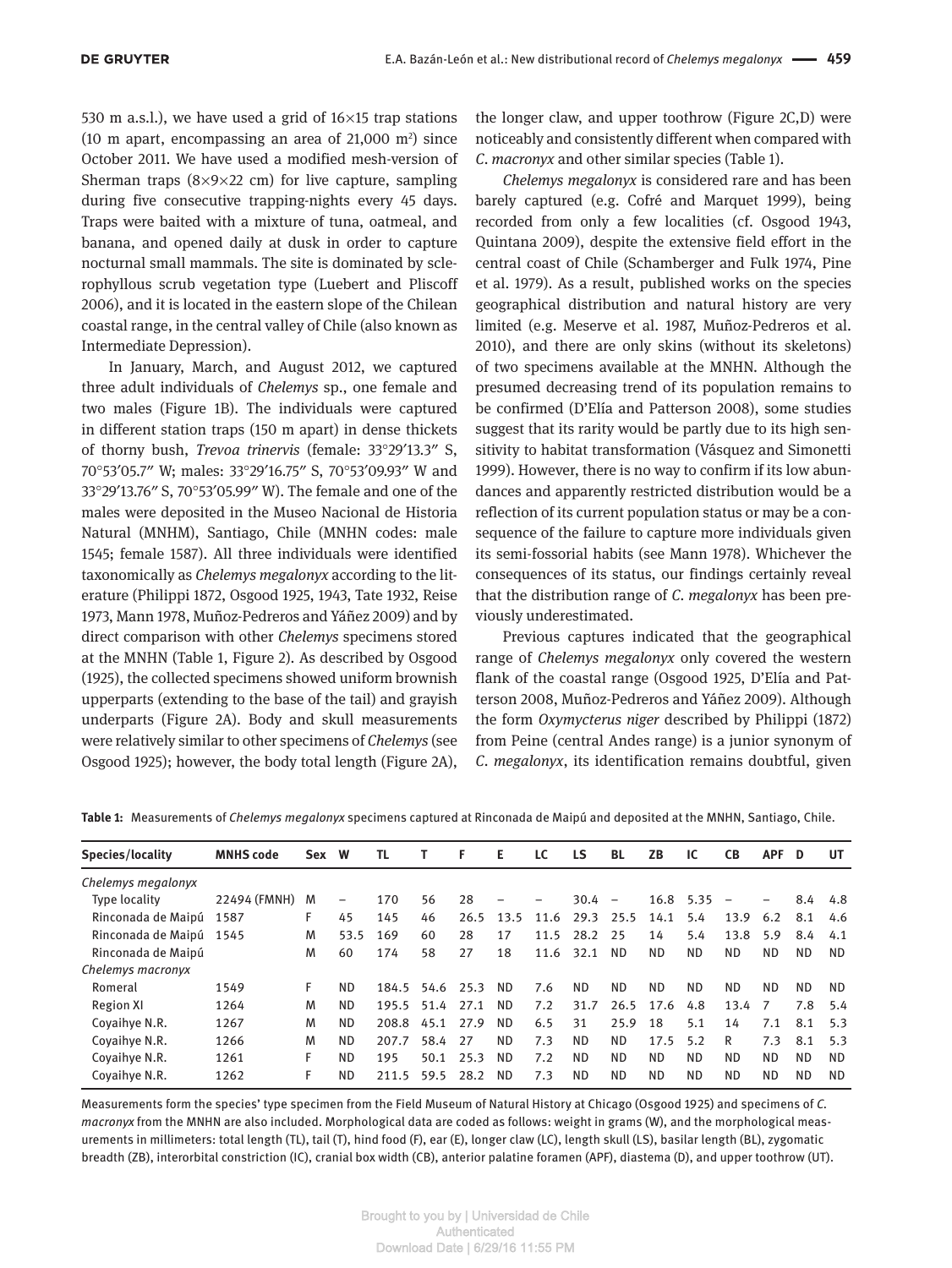

**Figure 2:** Specimens of *Chelemys megalonyx* and *Chelemys macronyx* deposited at the Museo Nacional de Historia Natural (MNHN), Santiago, Chile.

All pictures used the same scale reference (2 cm). (A) Dorsal and ventral views of two specimens of *C. megalonyx* (above: MNHN-1545 and MNHN-1585) and *C. macronyx* (below: MNHN-1264 and MNHN-1267); (B) dorsal, (C) ventral, and lateral views of two skulls of *C. megalonyx* (left in B, C; above in D: MNHN-1545 and MNHN-1585) and *C. macronyx* (right in B, C; below in D: MNHN-1264 and MNHN-1267).

that its description was based on a damaged specimen recovered from the claws of a bird of prey (Philippi 1872). Osgood (1925) and Tate (1932) have therefore criticized this identification and questioned its validity, which could mean that our captures are the first records confirming that *C. megalonyx* occurs on both sides of the central coastal range (Figure 1B). Although current knowledge about this rodent is not adequate to confirm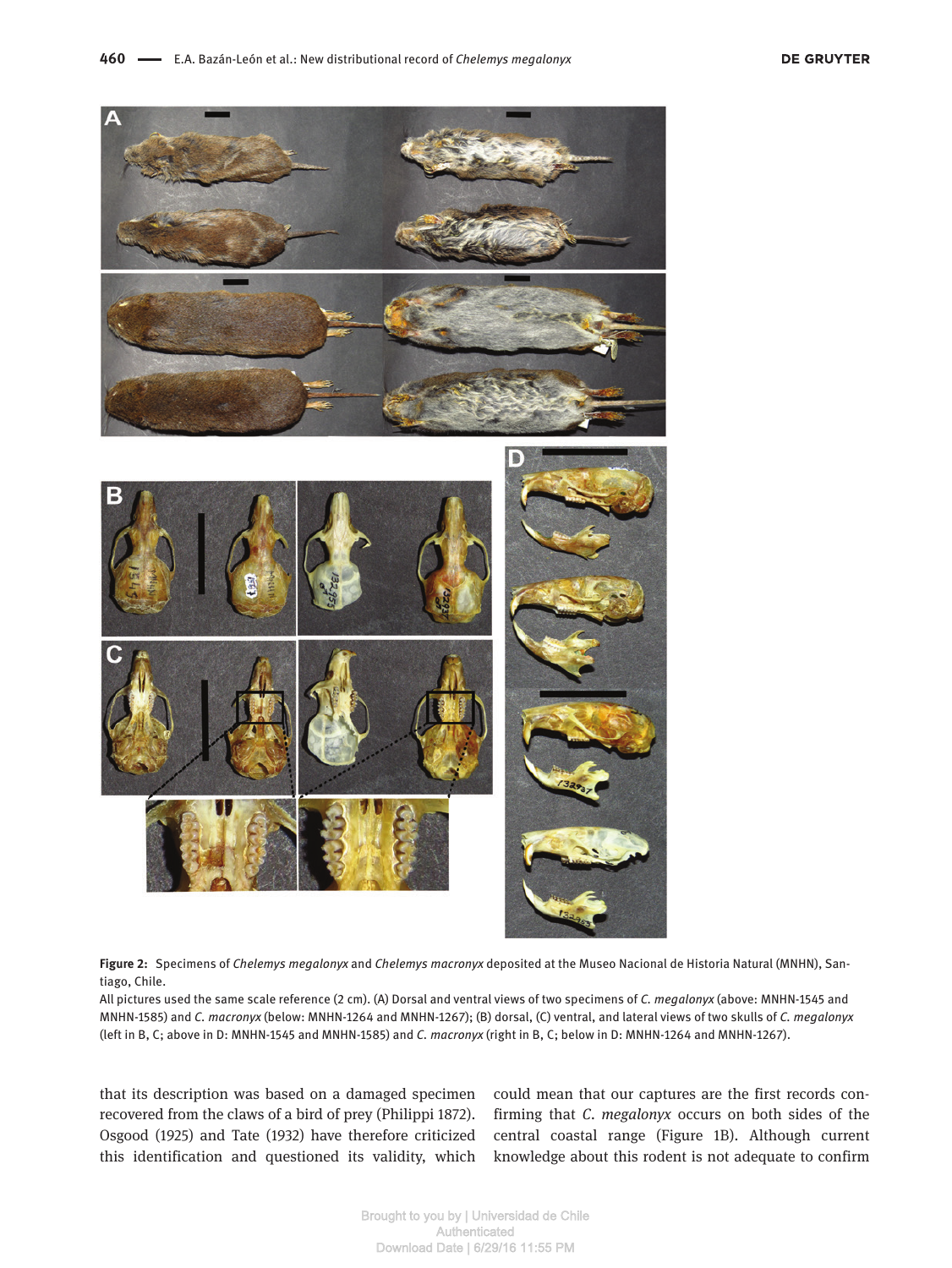if our captures reveal a recent range expansion or are due to the lack of distributional records, considerable field effort since the 1970s at Rinconada de Maipú without any capture would support the first possibility. Several studies focused on small mammals have been conducted there (e.g. Fulk 1975, Iriarte et al. 1989, Vásquez et al. 2002, Crespin and Lima 2006), including some long-term studies at the same site of our captures during 1983–1990, 1998–2006, and 1999–2003 (Crespin and Lima 2006, M. Lima pers. comm., and J.C.T-M.), and all failed to capture this rodent.

Besides the remaining gaps regarding its biology and ecology, the presence of *Chelemys megalonyx* on the central valley of Chile opens additional questions to be resolved regarding its distribution and ability for dispersal, and also about the environmental variables and mechanisms shaping and limiting its distribution. Even when a disjunct distribution is a possible scenario if the putative population at the central valley is isolated from the population at the coastal range, the riparian areas around the Maipo River could be acting as an environmental continuum between the coast and central valley of Chile, therefore allowing for a continuous range (see Figure 1C). Although speculative, both localities show similar environmental conditions and are part of the Mediterranean region of Chile, and therefore, the presence of *C. megalonyx* along this ecosystem is plausible (Luebert and Pliscoff 2006). Furthermore, field efforts will be necessary in order to confirm its presence in other localities within the central valley of Chile and along the Maipo River basin (see Figure 1C), whereas studies on its climatic niche and distribution will help understand the eventual role of the Maipo basin or other possible pathways favoring the species dispersal. Given that its range along the coastal region is covered by several protected areas (D'Elía and Patterson 2008), a better understanding of its entire distribution will be essential to better assess its current conservation status and to identify potential areas within its range requiring additional conservation measures.

**Acknowledgments:** We are grateful to G. Castaño, P. Veas, C. Saavedra, P. Espíndola, B. Torres, C. Jiménez, G. Cavieres, and M.L. Castillo for their field assistance. Also, we are grateful to Jhoann Canto for his help in the MNHN. Research was funded by FONDECYT-Chile 1090794 and the Institute of Ecology and Biodiversity (ICM-P05-002, and PFB-23-CONICYT, Chile). E.A.B.-L. acknowledges the support of a MECESUP UCH-0803 graduate scholarship.

## **References**

- Alarcón, O., G. D'Elía, E.P. Lessa and U.F.J. Pardiñas. 2011. Phylogeographic structure of the fossorial long-clawed mouse *Chelemys macronyx* (Cricetidae: Sigmodontinae). Zool. Stud. 50: 682–688.
- Cofré, H. and P.A. Marquet. 1999. Conservation status, rarity, and geographic priorities for conservation of Chilean mammals: an assessment. Biol. Conserv. 88: 53–68.
- Crespin, L. and M. Lima. 2006. Adult survival and population dynamics in the leaf-eared mouse *Phyllotis darwini* in central Chile. Rev. Chil. Hist. Nat. 79: 295–308.
- D'Elía, G. 2003. Phylogenetics of Sigmodontinae (Rodentia, Muridea, Cricetidae), with special reference to the akodont group, and with additional comments on historical biogeography. Cladistics 19: 307–323.
- D'Elía, G. and Patterson, B., 2008. *Chelemys megalonyx*. In: IUCN, 2011, IUCN Red List of Threatened Species. Version 2011.2, available at: <http://www.iucnredlist.org>. Accessed 07 January, 2015.
- Fulk, G.W. 1975. Population ecology of rodents in the semiarid shrublands of Chile. Occasional papers. Mus. Texas Tech Univ. 33: 1–40.
- Iriarte, J.A., L.C. Contreras and F.M. Jaksic. 1989. A long-term study of a small mammal assemblage in the central Chilean matorral. J. Mammal. 70: 79–87.
- Luebert, F. and P. Pliscoff. 2006. Sinopsis bioclimática y vegetacional de Chile. Editorial Universitaria, Chile.
- Mann, G. 1978. Los pequeños mamíferos de Chile (Marsupiales, quirópteros, edentados y roedores). Gayana 40: 1–342.
- Meserve, P.O., E.J. Shadrick and D.A. Kelt. 1987. Diet and selectivity of two Chilean predators in the northern semi-arid zone. Rev. Chil. Hist. Nat. 60: 93–99.
- Muñoz-Pedreros, A. and J. Yáñez. 2009. Mamíferos de Chile. CEA ediciones, Chile.

Muñoz-Pedreros, A., S. Fletcher, J. Yáñez and P. Sánchez. 2010. Diversity of small mammals in three environments of the National Reserve Lago Pañuelas, Región de Valparaíso, Chile. Gayana 74: 1–11.

Osgood, W.H. 1925. The long-clawed South American rodents of the genus *Notiomys*. Field Mus. Nat. Hist. Zool. Ser. 12: 113–125.

- Osgood, W.H. 1943. The mammals of Chile. Field Mus. Nat. Hist. Zool. Ser. 30: 1–268.
- Philippi, R. 1872. Zeitschrgesammten Naturwiss, Berlin, New Series, VI.
- Pine, R.H., S.D. Miller and M.L. Schamberger. 1979. Contributions to the Chilean mammalogy. Mammalia 43: 339–376.

Quintana, V. 2009. Registros de *Dromiciops gliroides* y *Chelemys megalonyx* en bosques nativos del centro-sur de Chile. Gest. Ambient. 17: 45–55.

Reise, D. 1973. Clave para la determinación de los cráneos de marsupiales y roedores chilenos. Gayana 27: 3–20.

Rodríguez-Serrano, E., R.E. Palma and C.E. Hernández. 2008. The evolution of ecomorphological traits within the Abrothrichini (Rodentia: Sigmodontinae): a Bayesian phylogenetics approach. Mol. Phylogenet. Evol. 48: 473–480.

Schamberger, M.L. and G. Fulk. 1974. Mamíferos del Parque Nacional Fray Jorge. Idesia 3: 176–179.